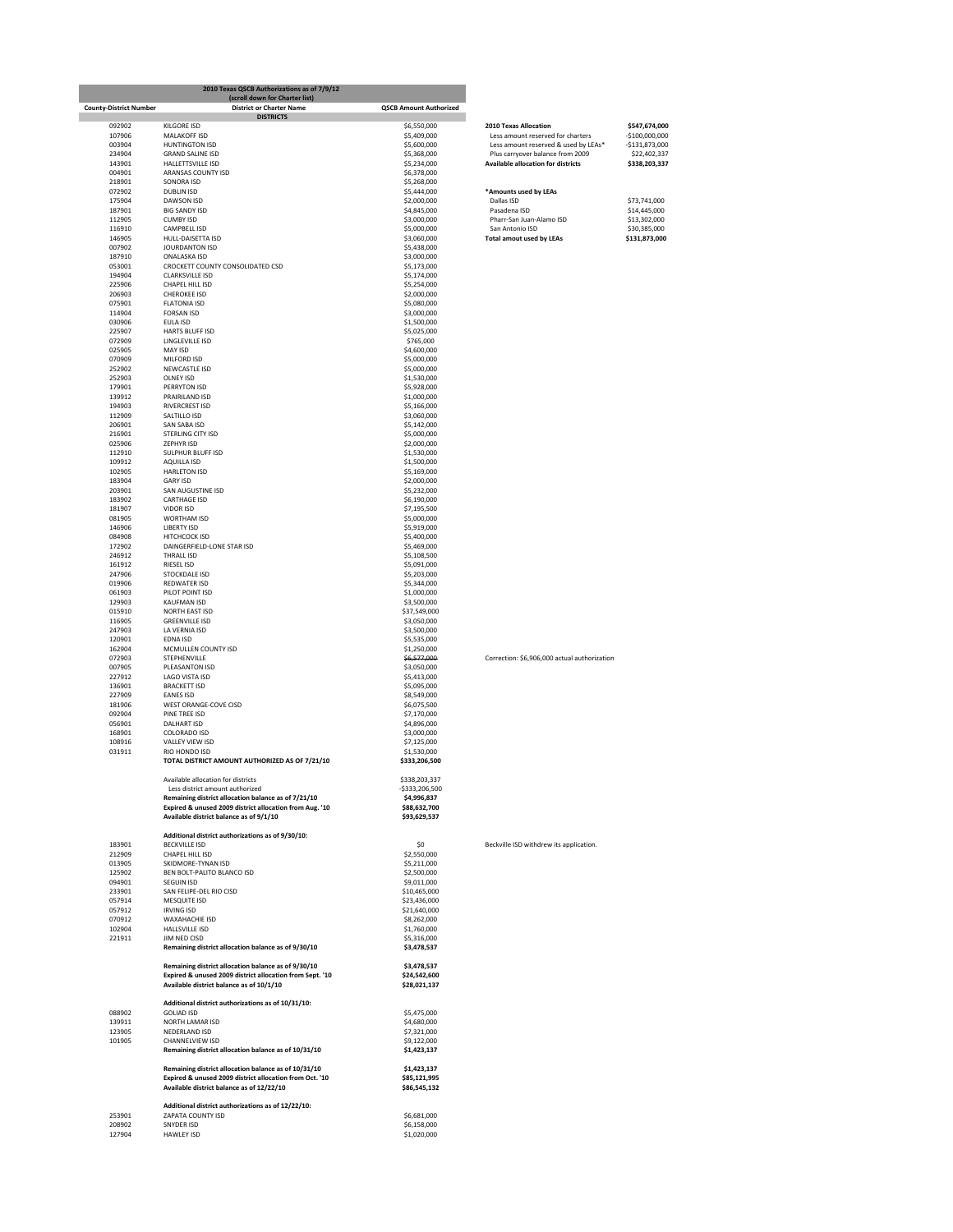| 212905             | <b>TYLER ISD</b>                                                                                                                 | \$14,248,439                 |
|--------------------|----------------------------------------------------------------------------------------------------------------------------------|------------------------------|
| 108906             | <b>MCALLEN ISD</b>                                                                                                               | \$17,386,000                 |
| 108908             | <b>MISSION CISD</b>                                                                                                              | \$2,978,400                  |
| 043917             | <b>BLUE RIDGE ISD</b>                                                                                                            | \$5,137,000                  |
| 196903             | <b>REFUGIO ISD</b>                                                                                                               | \$4,500,000                  |
| 126904             | <b>GRANDVIEW ISD</b>                                                                                                             | \$5,359,000                  |
| 166902             | <b>GAUSE ISD</b>                                                                                                                 | \$3,000,000                  |
|                    |                                                                                                                                  |                              |
| 007904             | LYTLE ISD                                                                                                                        | \$5,939,000                  |
| 129906             | <b>TERRELL ISD</b>                                                                                                               | \$6,889,000                  |
| 100904             | SILSBEE ISD                                                                                                                      | \$6,300,000                  |
|                    | Remaining district allocation balance as of 12/22/10                                                                             | \$949,293                    |
|                    | Remaining district allocation balance as of 12/22/10                                                                             | \$949,293                    |
|                    | Expired & unused 2009 & 2010 district allocation from Aug. '11<br>Available district balance as of 10/31/11                      | \$98,575,643<br>\$99,524,936 |
|                    | Additional district authorizations as of 10/31/11:                                                                               |                              |
| 121904             | <b>JASPER ISD</b>                                                                                                                | \$6,207,000                  |
| 113901             | <b>CROCKETT ISD</b>                                                                                                              | \$5,508,000                  |
|                    |                                                                                                                                  |                              |
| 092907             | SPRING HILL ISD                                                                                                                  | \$5,725,000                  |
| 215901             | <b>BRECKENRIDGE ISD</b>                                                                                                          | \$5,520,000                  |
| 071903             | <b>FABENS ISD</b>                                                                                                                | \$6,046,000                  |
| 178904             | <b>CORPUS CHRISTI ISD</b>                                                                                                        | \$25,093,000                 |
| 250904             | <b>QUITMAN ISD</b>                                                                                                               | \$510,000                    |
| 161923             | <b>BOSQUEVILLE ISD</b>                                                                                                           | \$1,000,000                  |
| 114901             | <b>BIG SPRING ISD</b>                                                                                                            | \$6,741,000                  |
| 031903             | <b>HARLINGEN CISD</b>                                                                                                            | \$13,903,000                 |
| 104907             | PAINT CREEK ISD                                                                                                                  | \$510,000                    |
| 137901             | KINGSVILLE ISD                                                                                                                   | \$6,791,000                  |
| 113902             | <b>GRAPELAND ISD</b>                                                                                                             | \$3,000,000                  |
| 109904             | HILLSBORO ISD                                                                                                                    | \$600,830                    |
| 094903             | NAVARRO ISD                                                                                                                      |                              |
|                    |                                                                                                                                  | \$3,012,000                  |
| 036902             | <b>BARBERS HILL ISD</b>                                                                                                          | \$7,085,000                  |
|                    | Remaining district allocation balance as of 10/31/11                                                                             | \$2,273,106                  |
|                    | Remaining district allocation balance as of 10/31/11                                                                             | \$2,273,106                  |
|                    | Expired & unused 2009 & 2010 district allocation from April '12                                                                  | \$169,190,205                |
|                    | Stephenville ISD correction from 4/30/12                                                                                         | $-5329.000$                  |
|                    | Available district balance as of 4/30/12                                                                                         | \$171,134,311                |
|                    |                                                                                                                                  |                              |
|                    | Additional district authorizations as of 7/9/12:                                                                                 |                              |
| 057919             | SUNNYVALE ISD                                                                                                                    |                              |
| 091909             | WHITESBORO ISD                                                                                                                   | \$5,305,000                  |
|                    |                                                                                                                                  | \$5,577,000                  |
| 205907             | TAFT ISD                                                                                                                         | \$5,374,000                  |
| 052901             | <b>CRANE ISD</b>                                                                                                                 | \$5,300,000                  |
| 230908             | <b>UNION GROVE ISD</b>                                                                                                           | \$5,165,000                  |
| 186901             | <b>BUENA VISTA ISD</b>                                                                                                           | \$2,150,000                  |
| 110906             | SMYFR ISD                                                                                                                        | \$1,500,000                  |
| 111902             | <b>LIPAN ISD</b>                                                                                                                 | \$4,080,000                  |
| 213901             | <b>GLEN ROSE ISD</b>                                                                                                             | \$5,628,000                  |
| 210906             | <b>EXCELSIOR ISD</b>                                                                                                             | \$4,500,000                  |
| 057904             | CEDAR HILL ISD                                                                                                                   | \$8,942,000                  |
| 249903             | <b>BRIDGEPORT ISD</b>                                                                                                            | \$5,900,000                  |
| 015916             | <b>IUDSON ISD</b>                                                                                                                |                              |
|                    |                                                                                                                                  | \$15,675,000                 |
| 241902             | EAST BERNARD ISD                                                                                                                 | \$5,278,000                  |
| 020908             | PEARLAND ISD                                                                                                                     | \$13,954,000                 |
| 161909             | MCGREGOR ISD                                                                                                                     | \$5,459,000                  |
| 031916             | SOUTH TEXAS ISD                                                                                                                  | \$6,312,000                  |
| 026901             | CALDWELL ISD                                                                                                                     | \$5,744,000                  |
| 220916             | HURST-EULESS-BEDFORD ISD                                                                                                         | \$15,181,000                 |
| 140908             | <b>SUDAN ISD</b>                                                                                                                 | \$3,000,000                  |
| 066902             | SAN DIEGO ISD                                                                                                                    | \$5,485,000                  |
| 226901             | CHRISTOVAL ISD                                                                                                                   | \$5,015,000                  |
| 152901             | LUBBOCK ISD                                                                                                                      | \$19,140,000                 |
| 001907             | <b>PALESTINE ISD</b>                                                                                                             |                              |
|                    |                                                                                                                                  | \$6,421,000                  |
|                    | Remaining district allocation balance as of 7/9/12                                                                               | \$5,049,311                  |
|                    | The following district applications (if approved after review) will be funded in this order as, and/or if, additional allocation |                              |
| becomes available: |                                                                                                                                  | <b>Amount Requested</b>      |
| 101908             | <b>DEER PARK ISD</b>                                                                                                             | \$11,000,000                 |
| 058906             | <b>LAMESA ISD</b>                                                                                                                | \$5,767,000                  |
| 126901             | ALVARADO ISD                                                                                                                     | \$6,501,000                  |
| 027903             | <b>BURNET CISD</b>                                                                                                               | \$6,483,000                  |
| 046901             | <b>NEW BRAUNFELS ISD</b>                                                                                                         | \$8,728,000                  |
| 178909             | ROBSTOWN ISD                                                                                                                     |                              |
|                    |                                                                                                                                  | \$6,495,000                  |
| 166901             | <b>CAMERON ISD</b>                                                                                                               | \$5,603,000                  |
| 057922             | <b>COPPELL ISD</b>                                                                                                               | \$7,996,392                  |
| <b>11003</b>       | <b>DOVANLIC</b>                                                                                                                  | 120E                         |

| 027903 | <b>BURNET CISD</b>        | \$6,483,000  |
|--------|---------------------------|--------------|
| 046901 | <b>NEW BRAUNFELS ISD</b>  | \$8,728,000  |
| 178909 | ROBSTOWN ISD              | \$6,495,000  |
| 166901 | <b>CAMERON ISD</b>        | \$5,603,000  |
| 057922 | <b>COPPELL ISD</b>        | \$7,996,392  |
| 021902 | <b>BRYAN ISD</b>          | \$6,138,554  |
| 074903 | <b>BONHAM ISD</b>         | \$5,778,000  |
| 170906 | MAGNOLIA ISD              | \$10,646,000 |
| 094902 | SCHERTZ-CIBOLO-U CITY ISD | \$10,659,000 |
| 133904 | <b>INGRAM ISD</b>         | \$1,000,000  |
| 220917 | <b>CASTLEBERRY ISD</b>    | \$6,600,000  |
| 108907 | <b>MERCEDES ISD</b>       | \$7,573,000  |
| 184903 | <b>WEATHERFORD ISD</b>    | \$8,565,000  |
| 095904 | PETERSBURG ISD            | \$2,600,000  |
| 070901 | <b>AVALON ISD</b>         | \$1,000,000  |
| 019912 | PLEASANT GROVE ISD        | \$6,075,000  |
| 020901 | <b>ALVIN ISD</b>          | \$13,194,000 |
| 193902 | <b>LEAKEY ISD</b>         | \$5,000,000  |
| 003903 | <b>LUFKIN ISD</b>         | \$5,900,000  |
| 034905 | LINDEN-KILDARE CISD       | \$5,201,000  |
| 008902 | <b>SEALY ISD</b>          | \$1,000,000  |
| 046902 | COMAL ISD                 | \$6,109,800  |
| 107902 | BROWNSBORO ISD            | \$6,221,000  |
| 243905 | <b>WICHITA FALLS ISD</b>  | \$12,092,000 |
| 101916 | LA PORTE ISD              | \$8,724,000  |
| 101911 | <b>GOOSE CREEK CISD</b>   | \$15,275,000 |
| 014908 | SALADO ISD                | \$5,450,000  |
| 015915 | NORTHSIDE ISD             | \$36,327,000 |
| 063903 | SPUR ISD                  | \$5,000,000  |
| 240903 | UNITED ISD                | \$25,243,000 |
| 031909 | POINT ISABEL ISD          | \$3,591,401  |
| 107901 | <b>ATHENS ISD</b>         | \$6,530,000  |
| 101920 | <b>SPRING BRANCH ISD</b>  | \$19,900,000 |
| 037904 | <b>JACKSONVILLE ISD</b>   | \$7,251,000  |
| 089903 | NIXON-SMILEY CISD         | \$5,330,000  |
| 147902 | <b>GROESBECK ISD</b>      | \$5,592,000  |
| 034901 | ATLANTA ISD               | \$5,707,000  |
| 195902 | <b>BALMORHEA ISD</b>      | \$2,295,000  |
| 129904 | <b>KEMP ISD</b>           | \$5,583,000  |
| 250907 | WINNSBORO ISD             | \$1,500,000  |